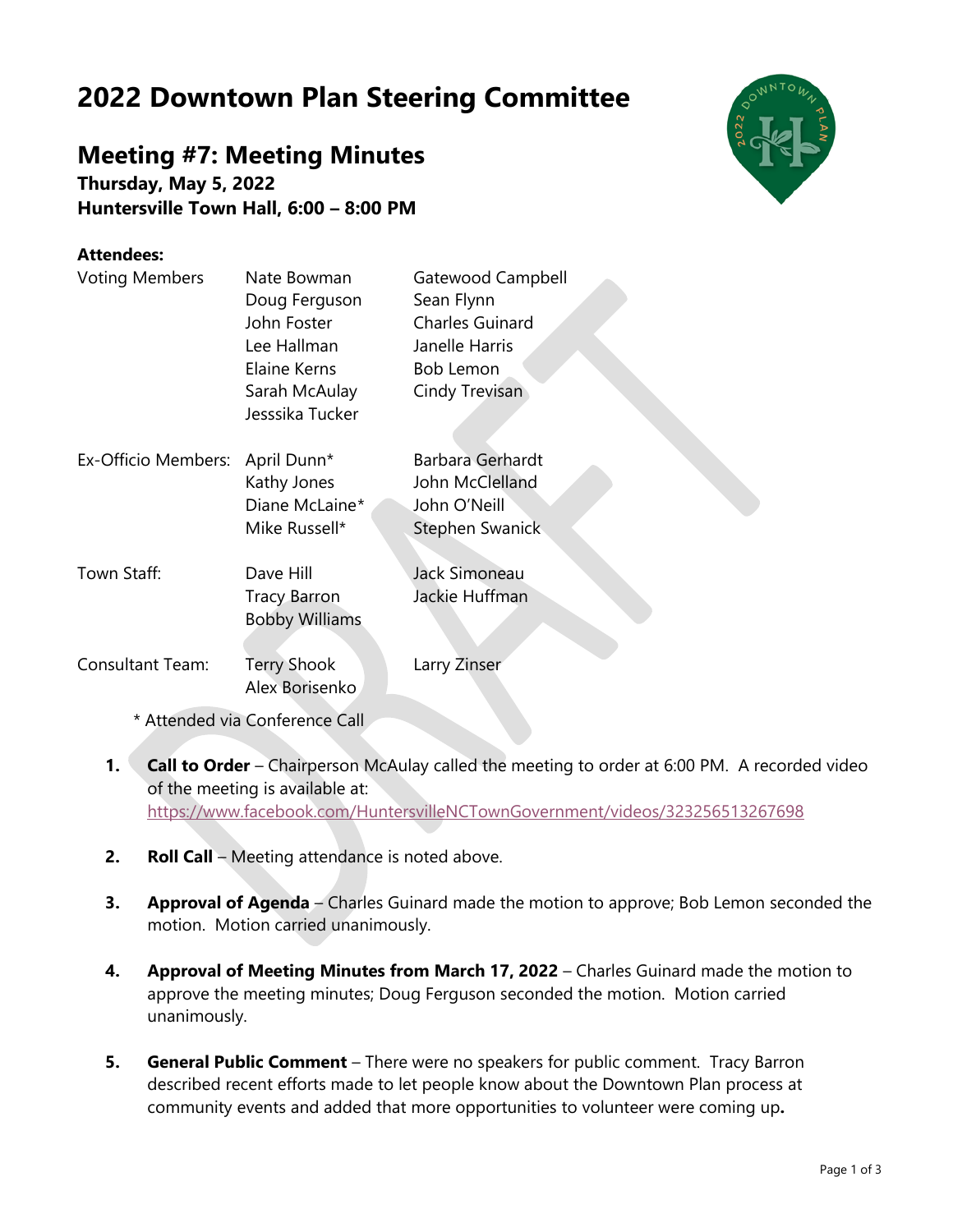**6. Summary: Draft Public Forum & Public Input Formats –** Larry Zinser provided a summary of project progress and schedule. The next major step in the process is Public Forum, to be held on May 12<sup>th</sup>. Larry described the layout proposed for the Huntersville Presbyterian Church gym, which may be viewed at the link below:

[https://www.letsplanhuntersville.org/\\_files/ugd/68fb0a\\_b85c94ed48224eb3bc97838dae1c8a62.pdf](https://www.letsplanhuntersville.org/_files/ugd/68fb0a_b85c94ed48224eb3bc97838dae1c8a62.pdf)

Larry noted that, through presentations, group discussions, and preference voting, the feedback received would be used to inform efforts to develop the Final Alternative Future.

**7. Committee Discussion: Draft Public Forum & Public Input Formats** – A question was raised regarding the cost feasibility of the 'East-West' connector shown on some of the maps. Larry indicated that more engineering work and detail analysis would follow. Another question was raised, asking if the economic development impact of each alternative had been determined. Answer: This type of analysis in not within the scope of the current project contract.

When asked, the consultant team confirmed that all the maps provided to the Committee would be exhibited at the Public Forum. There was some worry that attendance might to fill 50 seats. Planning staff described all the current efforts being made to attract people to the event.

**8. Summary: Draft Alternative Futures** – Larry Zinser noted that several documents had been provided to the Committee, and were posted on the Downtown Plan website under the following links:

Organizing Principles & Alternative Futures Base Plan: [https://www.letsplanhuntersville.org/\\_files/ugd/68fb0a\\_256f15ab40434555851429665dee0ce5.pdf](https://www.letsplanhuntersville.org/_files/ugd/68fb0a_256f15ab40434555851429665dee0ce5.pdf)

Alternative Future #1: Low Intensity: [https://www.letsplanhuntersville.org/\\_files/ugd/68fb0a\\_a30a0ef302234cfaa5a638829c9c1103.pdf](https://www.letsplanhuntersville.org/_files/ugd/68fb0a_a30a0ef302234cfaa5a638829c9c1103.pdf)

Alternative Future #2: Medium Intensity: [https://www.letsplanhuntersville.org/\\_files/ugd/68fb0a\\_94e000a670ef45a1b0056263da08e14f.pdf](https://www.letsplanhuntersville.org/_files/ugd/68fb0a_94e000a670ef45a1b0056263da08e14f.pdf)

Alternative Future #3: High Intensity: [https://www.letsplanhuntersville.org/\\_files/ugd/68fb0a\\_18d3641ecdbf4d259c7d055d92626b3b.pdf](https://www.letsplanhuntersville.org/_files/ugd/68fb0a_18d3641ecdbf4d259c7d055d92626b3b.pdf)

Terry Shook commented that Plan issues are not related to quality but are related to the scale desired for the Downtown. The important aspects of scale relate to the street; upper levels may affect differing levels of activity, but ultimately the quality of the streetscape is the priority. He also stated that the elements in the Alternative Futures are interchangeable – a hybrid plan may result after hearing Committee and public comments.

Larry Zinser explained that each of the Alternative Futures is organized in layers according to the Organizing Principles – Mobility, Nature, Gathering, Living, Civic, and Soul. He then described each layer for the Low, Medium, and High Intensity Alternative Futures. Committee members asked a few questions to clarify the intent of the proposed elements.